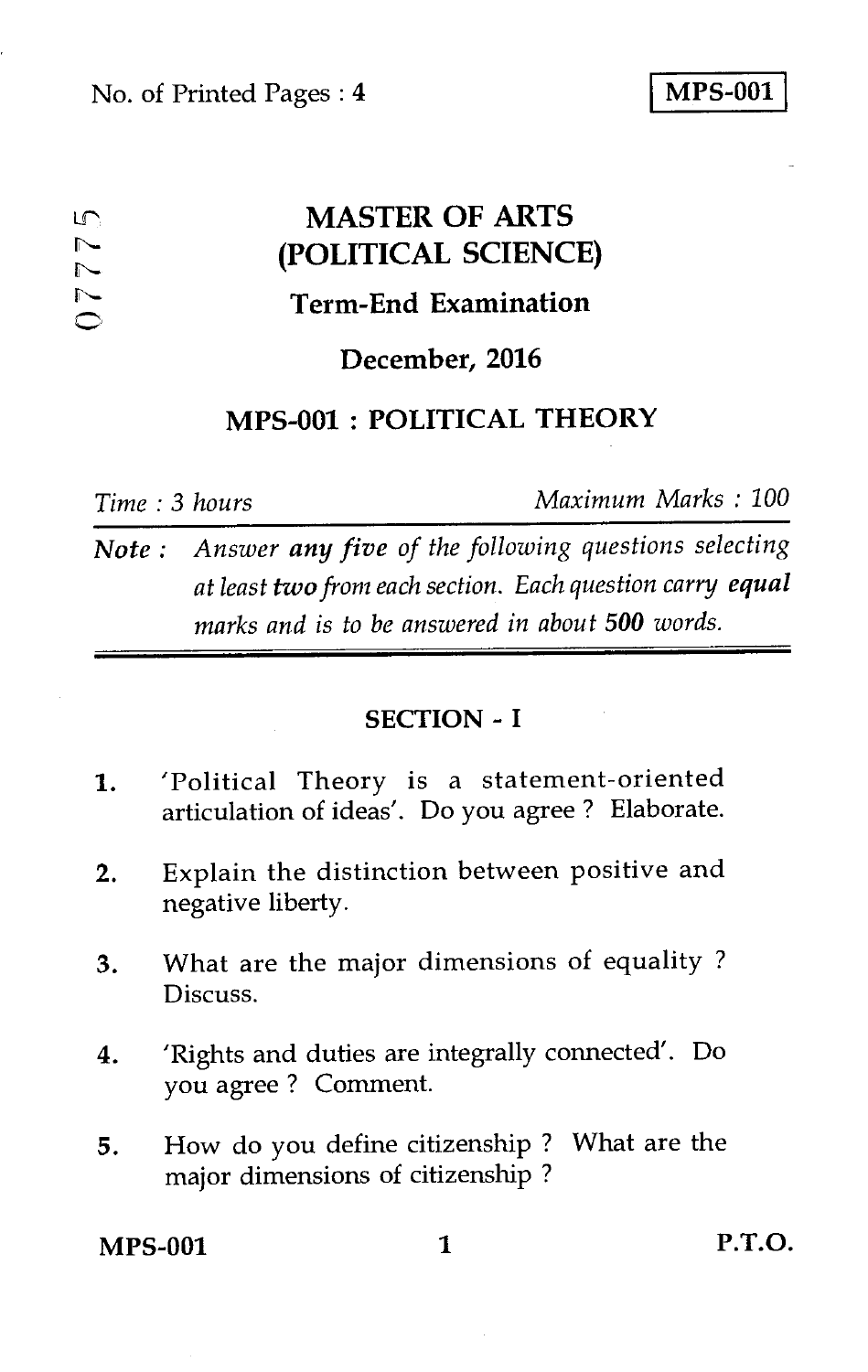#### **SECTION - II**

- 6. 'Classical liberalism holds distinctive views on man, society, economy and state'. Comment.
- 7. Define socialism with reference to the contributions of some major socialist thinkers besides Karl Marx.
- 8. What are the principal characteristics of Fundamentalism ? Describe.
- 9. 'Nationalism is losing ground with the consolidation of globalization'. Do you agree ? Elaborate your response.
- 10. Critically evaluate the idea of Republican Freedom.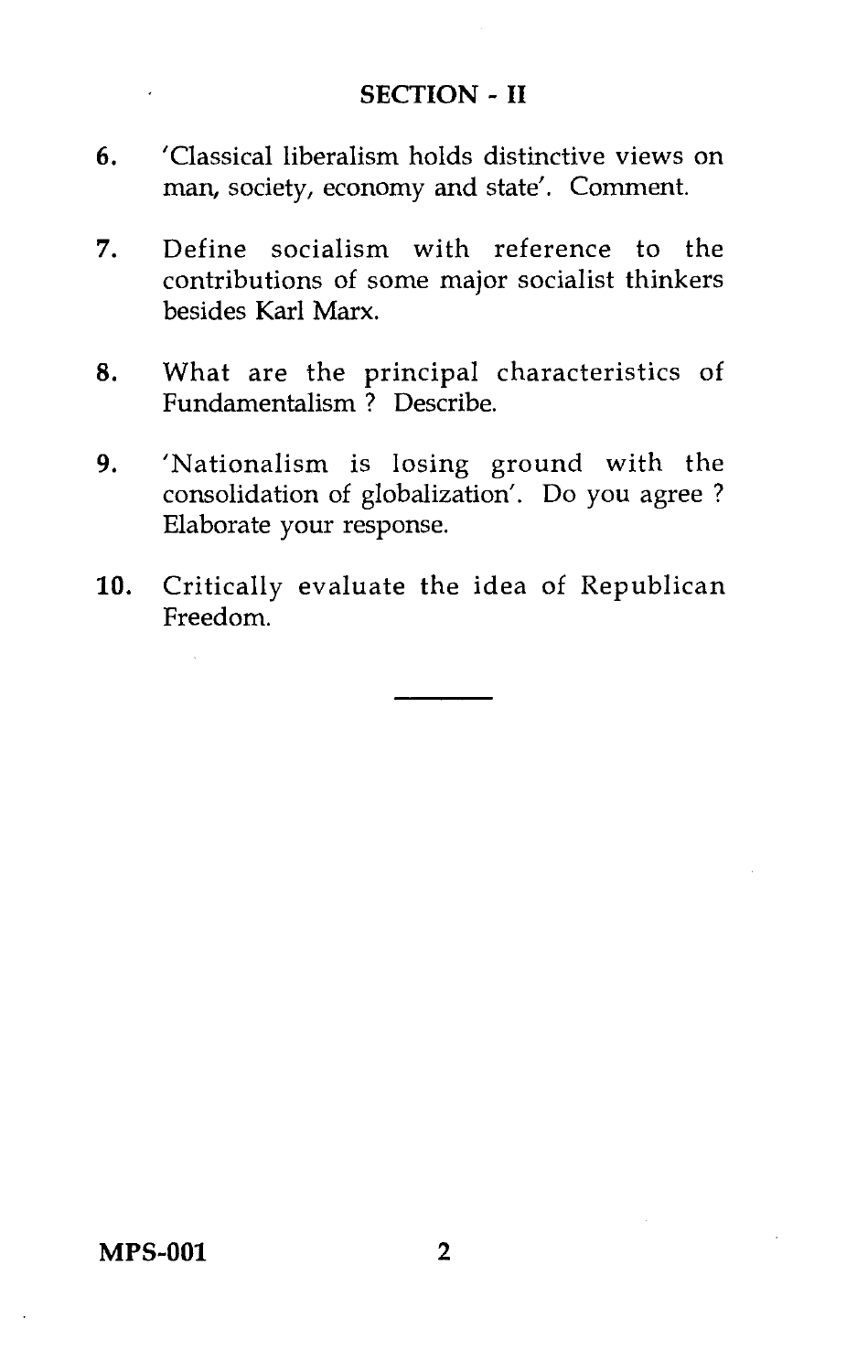एम.पी.एस.-001

# स्नातकोत्तर उपाधि कार्यक्रम (राजनीति शास्त्र) सत्रांत परीक्षा दिसम्बर, 2016

# एम.पी.एस.-001 : राजनीतिक सिद्धान्त

समय : 3 घण्टे

अधिकतम अंक : 100

कुल **पाँच** प्रश्नों के उत्तर दें, प्रत्येक अनुभाग में से कम से कम **दो** नोट : प्रश्न चुनते हुये। **सभी** प्रश्नों के **समान** अंक हैं। प्रत्येक प्रश्न का उत्तर लगभग 500 शब्दों में दें।

#### अनुभाग - I

- 'राजनीतिक सिद्धांत विचारों की एक कथन आधारित अभिव्यक्ति 1. है।' क्या आप सहमत हैं? विस्तार में वर्णन करें।
- सकारात्मक और नकारात्मक स्वतंत्रता के मध्य विभेद को व्याख्या  $2.$ करें।
- समानता के मुख्य आयाम क्या हैं? चर्चा करें।  $3.$
- 'अधिकार और कर्त्तव्य अभिन्न रूप से जुड़े हुये हैं।' क्या आप  $\boldsymbol{4}$ . सहमत हैं ? टिप्पणी करें।
- नागरिकता को आप कैसे परिभाषित करेंगे? नागरिकता के 5. मुख्य आयाम क्या हैं?

**MPS-001** 

P.T.O.